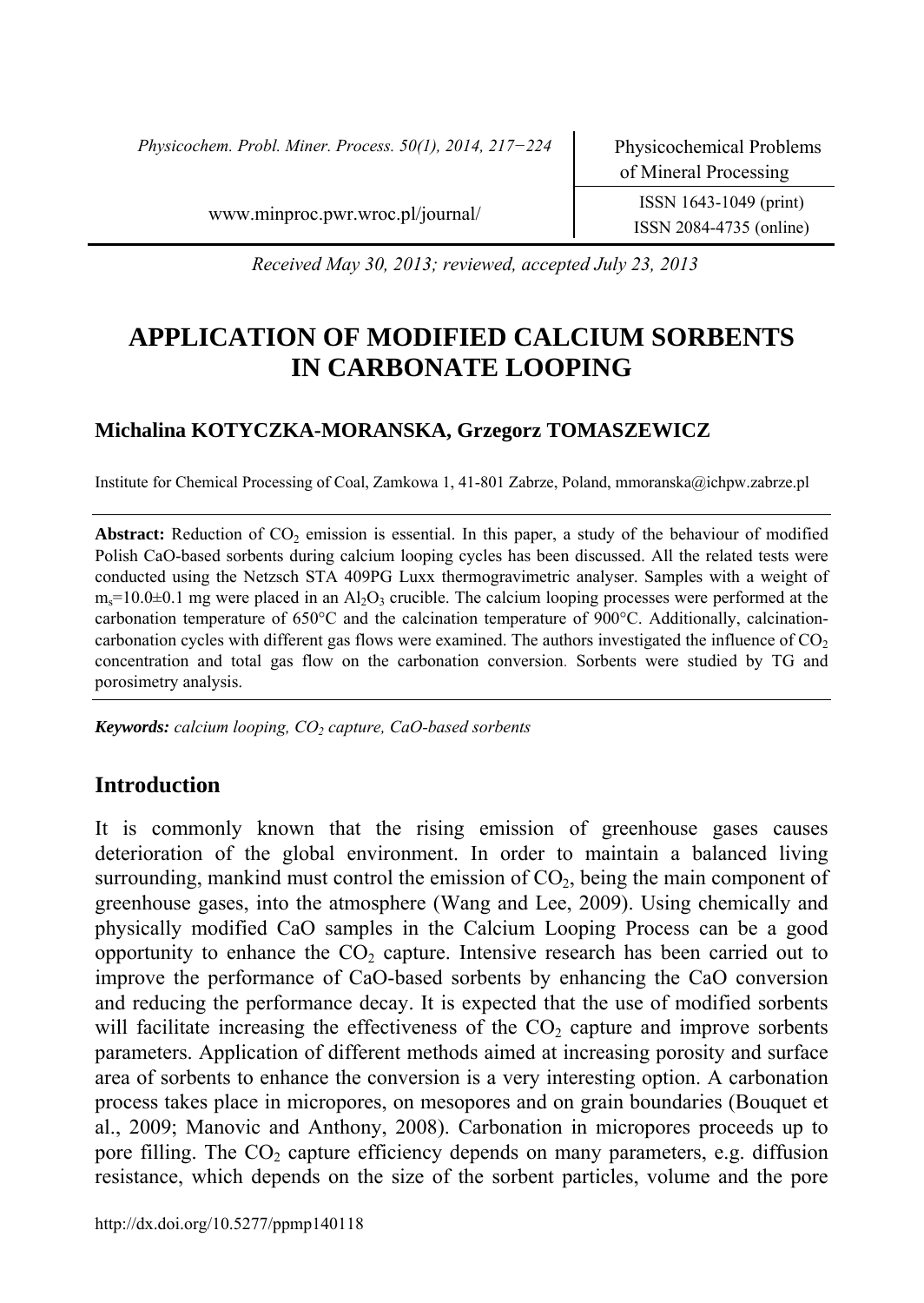structure as well as the surface size and reaction kinetics (Hughes et al., 2004). Under numerous studies, the CaCO<sub>3</sub> layer diffusion rates as a function of  $CO<sub>2</sub>$  pressure, temperature and  $CaCO<sub>3</sub>$  porosity were examined (Mess et al., 1999). Also Oakkeson and Culter (1979) studied nonporous sorbents, and their results confirmed a parabolic particle size. They formulated a law independent of the reaction rate. The particle size of pore and surface area changed in every run of the process. They also found that the  $CO<sub>2</sub>$  pressure has a major effect on the process rate (Oakeson et al., 1979). Bhatia and Perlmutter (1983) modelled limestone using a random pore model and found that the diffusion controlled stage was independent of the  $CO<sub>2</sub>$  pressure. They assumed that the carbonate product layer formed concentric shells parallel to the initial gas.

Sun et al. (2007) describe a mechanism of the limestone reactivity loss during consecutive cycles related to the changes in its porosity. They distinguish between two types of pores: the smaller ones  $\left( \leq 200 \text{ nm} \right)$  as type 1 and the larger ones  $\left( > 200 \text{ nm} \right)$  as type 2. The authors claim that some of pores of the second type have also contributed to the formation of pores of the second one by sintering together. This way, the volume of pores associated with the surface of the type 1 pore is decreasing and the surface associated with the second type of pores is increasing. Having seen that the reactivity of the sample carbonation shows good correlation with the porosity of the first type, a model has been developed to predict the sorbent reactivity after a few cycles. This model, however, does not include the sample's residual activity, and in a later publication (Sun et al., 2008), the authors claim that some of the pores of the second type have also contributed to the reactivity of the sorbent. Unfortunately, this mechanism is difficult to apply in sintering of sorbents, characterised by monomodal pore distribution at the boundary between pores of the first and the second type, while during subsequent cycles, a bimodal pore size distribution is observed with the first type of pores, approaching the size of 85 nm, whereas the type 2 pore diameter is slowly increasing.

One of the solutions applied to modify sorbents is thermal pre-treatment. In their paper, Kotyczka-Moranska et al. (2011) provided a review of the known studies on the sorbent sintering. Another method of the Ca-based sorbent modification was presented in a paper by Yin et al. (2012). The authors examined reactivation of calcium based sorbents by means of ultrasounds. Application of ultrasounds during chemical reactions is referred to as sonochemistry. During the propagation of ultrasounds in a solution, microscopic bubbles filled with water vapour or gas are forming. In the next phase of the process, the bubbles implode, and this process is known as cavitation. During cavitation, "hot-spot" microareas, as they are referred to, may be formed, and the pressure inside them rises up to 500 bar and the temperature is up to 5,200 K. Ultrasounds within the frequency range of 100 kHz–1 MHz cause that average cavitation bubbles take part in sonochemical reactions. The greatest advantage of the ultrasound application is that the process can be conducted at room temperature in the presence of ultrasounds, even though the reaction normally takes place at high temperatures. Another method used in the aforementioned study for the sake of the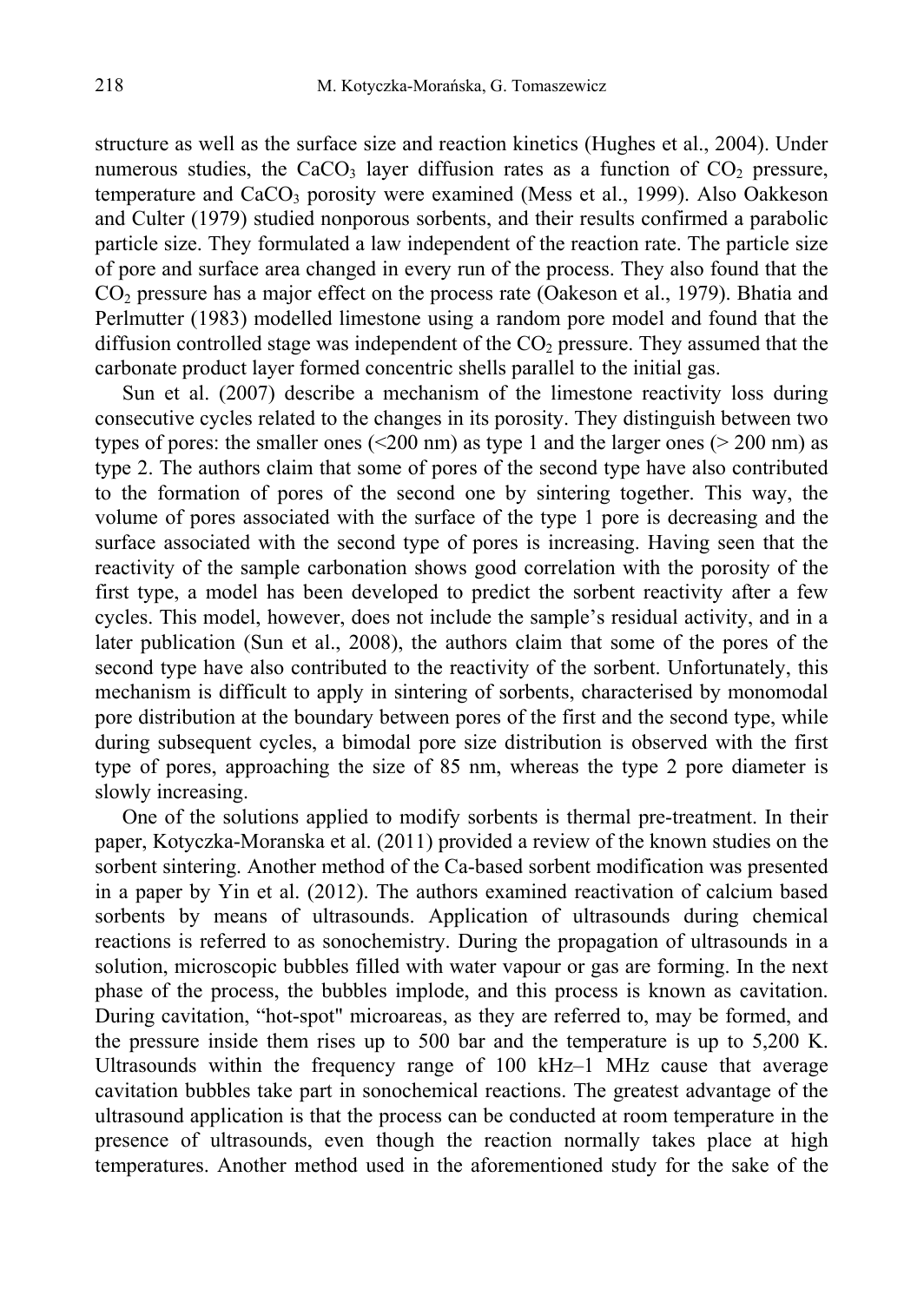sorbent modification involved application of hydrochloric acid whose function was to increase the sorption capacity (expressed by an increase in the degree of carbonation). By binding calcium and magnesium in salts, the hydrochloric acid catalysed the cyclic reactions of carbonation and calcination.

The aim of this research was to modify natural calcium sorbents by different methods known from the literature, to determine their sorption parameters during the  $CO<sub>2</sub>$  capture process and to compare the methods analysed.

# **Preparation of samples and experimental systems**

The authors of this paper investigated natural Polish mineral sorbents and modified mineral sorbents: raw limestone from Czatkowice, heat-treated limestone from Czatkowice, chlorine-modified limestone from Czatkowice, limestone modified with ultrasounds and HCl from Czatkowice and dolomites from Siewierz.

Application of ultrasounds in a commercial technology generally requires that an additional ultrasonic reactor should be used and the reactivated sorbent should be cooled. The Siewierz dolomites studied were modified in two ways: by rinsing in hydrochloric acid and by using both rinsing and ultrasounds in order to increase the reaction velocity and efficiency. Two hydrochloric acid concentrations were applied: 0.1 and 0.2 mol/dm<sup>3</sup>. The sorbents were immersed in hydrochloric acid and a half of them was modified with ultrasounds for 1 minute. The Czatkowice limestone was modified with ultrasounds in a water bath for 1 minute. After the modification, sorbents were dried for 48 hours at the temperature of 40° C. All tests were conducted using the STA 409PG Luxx thermogravimetric analyser (by Netzsch). Samples with a mass of  $m_s = 10.0\pm0.1$  mg were placed in an Al<sub>2</sub>O<sub>3</sub> crucible. The measurements were conducted at 650° C (carbonation temperature) and 900° C (calcination temperature), with gas flow rates of 50 cm<sup>3</sup>/min and at the  $CO_2$  concentration of 50%. SEM figures were obtained using the Nova NANOSEM 200 scanning electron microscope (by FEJ EUROPE). The mercury porosimetry was investigated by means of Autopore IV 9500. The sample was degassed in a vacuum bellow of 100 µm for 5 minutes.

## **Results and discussion**

## **Physicochemical modification of sorbents**

Results of our experiments have been presented in Fig. 1 and 2. Figure 1 shows a comparison of results of consecutive carbonation and calcination cycles for raw limestone from Czatkowice, modified by means of ultrasounds and chlorine. As shown, the sorbent modified with chlorine significantly contributes to the deterioration of its performance in successive cycles, and the sorbent reactivation with ultrasounds enhances its activity, but the ratio between the amount of  $CO<sub>2</sub>$  absorbed in the dynamic and the static part of the carbonation process is inferior compared to the raw material.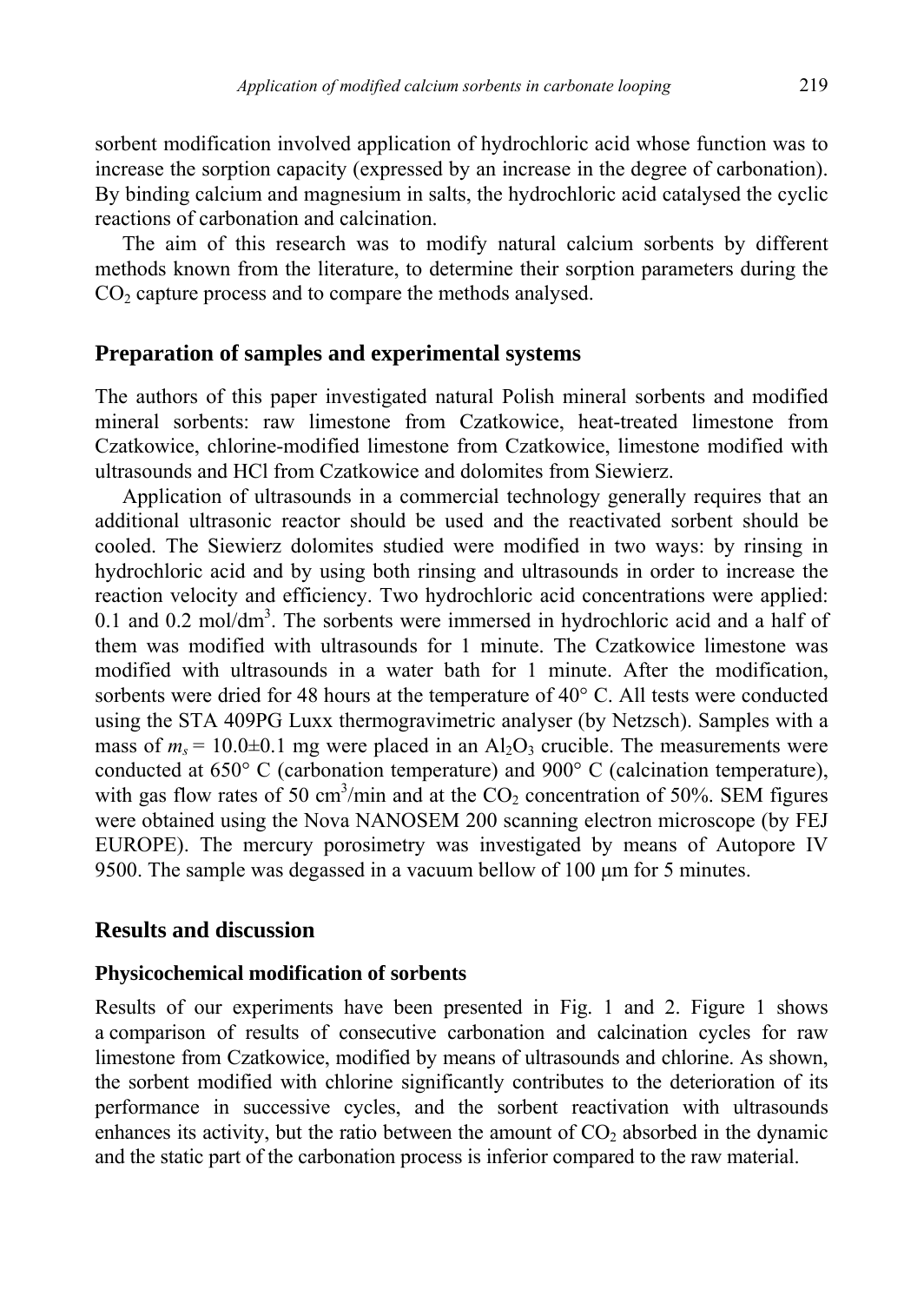

Fig. 1. Comparison of mass changes following the carbonation and calcination cycles for raw limestone from Czatkowice (red), ultrasound-modified limestone from Czatkowice (purple) and chlorine-modified limestone from Czatkowice (green)

Figure 2 illustrates a comparison of results of the consecutive carbonation and calcination cycles for the Siewierz dolomite modified with HCl in the presence of ultrasounds and that treated with HCl only. Both experiment configurations were conducted for two hydrochloric acid concentrations of 0.1 and 0.2 mol/dm<sup>3</sup>.



Fig. 2. Comparison of carbonation conversion degrees in consecutive carbonation and calcination cycles for dolomite from Siewierz modified with HCl and with HCl in the presence of ultrasounds (HCl\_US). Series 1 and 2 were obtained for the hydrochloric acid concentration of 0.2 mol/dm<sup>3</sup> and series 3 and 4 for the concentration of 0.1 mol/dm<sup>3</sup>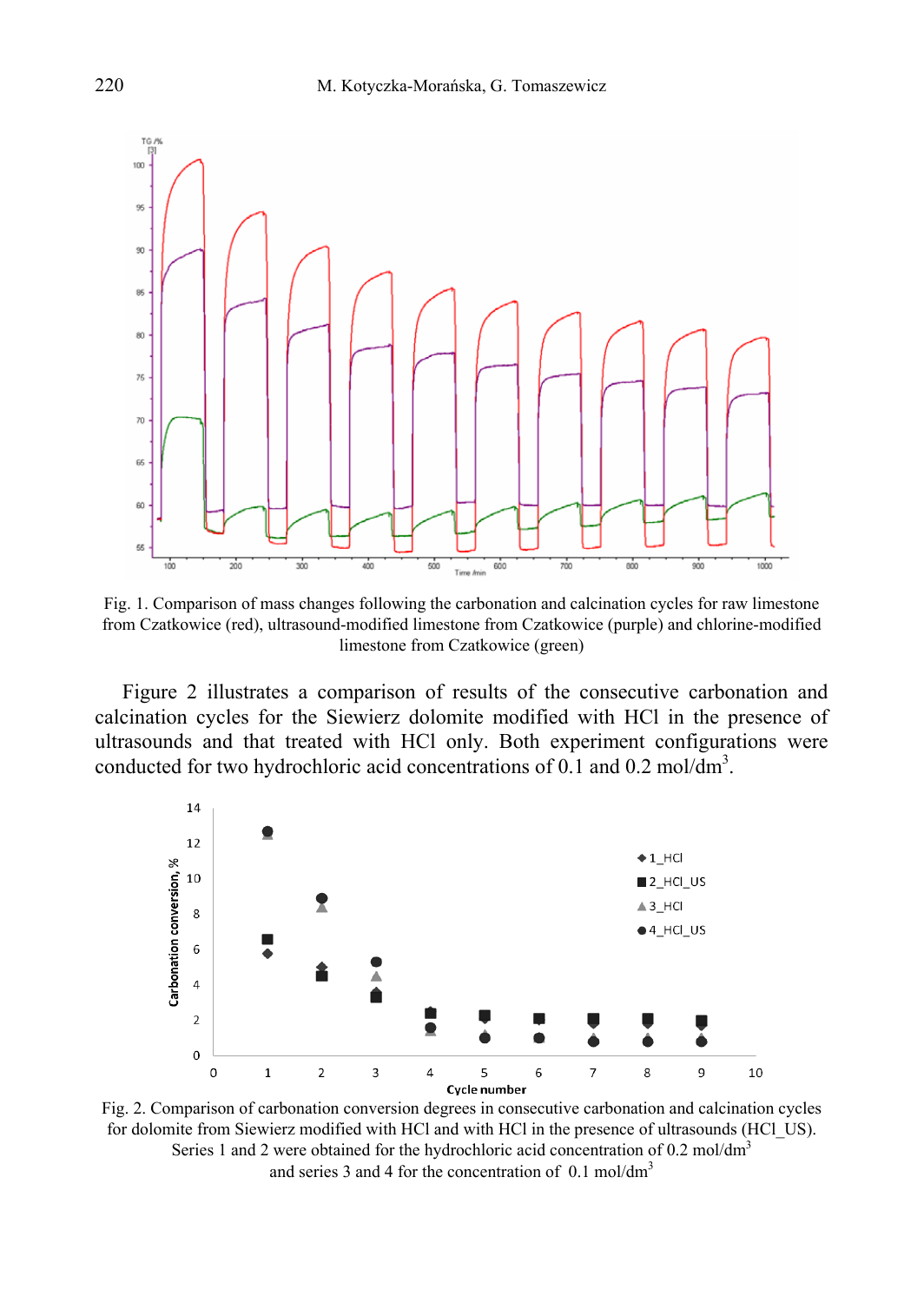The only result of applying the concentration of 0.2 mol/ $dm<sup>3</sup>$  is a lower degree of carbonation in the first cycles. The approximate degree of carbonation of modified sorbents in three cycles is comparable. The application of ultrasounds did not significantly impact the ability to bind  $CO<sub>2</sub>$  in the dolomite. No significant effect of the ultrasound application is probably due to the fact that the reaction between HCl and the sorbent is characterised by a very high velocity, thus the application of ultrasounds could not affect the increase in the acid penetration of the pores. However, the experimental results show no increase in the sorption capacity of the dolomite in subsequent cycles of the study.

## **Thermal modification of sorbents**

According to the recent knowledge, thermal heating of sorbents is yet another method of their modification. In our previous experiments, pre-sintering of natural sorbents at 1000 $\degree$  C resulted in a significant conversion drop in the first CO<sub>2</sub>-capture reaction followed by enhancement throughout  $\sim$ 10 cycles. As already discussed in the authors' previously published paper (Kotyczka-Moranska et al., 2011), the decrease in the carbonation conversion is probably associated with sintering of the sorbent's active surface. In this paper, the authors have presented results of the structure examinations for thermally pre-treated sorbents. Figs 4 and 5 illustrate the morphology of raw (A) and thermally modified sorbents (B).



Fig. 3. SEM photo of raw (a) and thermally pre-treated (b) limestone

Manovic and Anthony (2008) have claimed that, after heating the sorbent, the surface is composed of large grains and pores of the order of  $1\mu$ m. They have similar dimensions and smooth surfaces which mean that small pores have been eliminated by heating and consequently the number of large pores has increased. It is consistent with the SEM photos provided in Figs 3 and 4 as well as results of the mercury porosimetry (Fig. 5).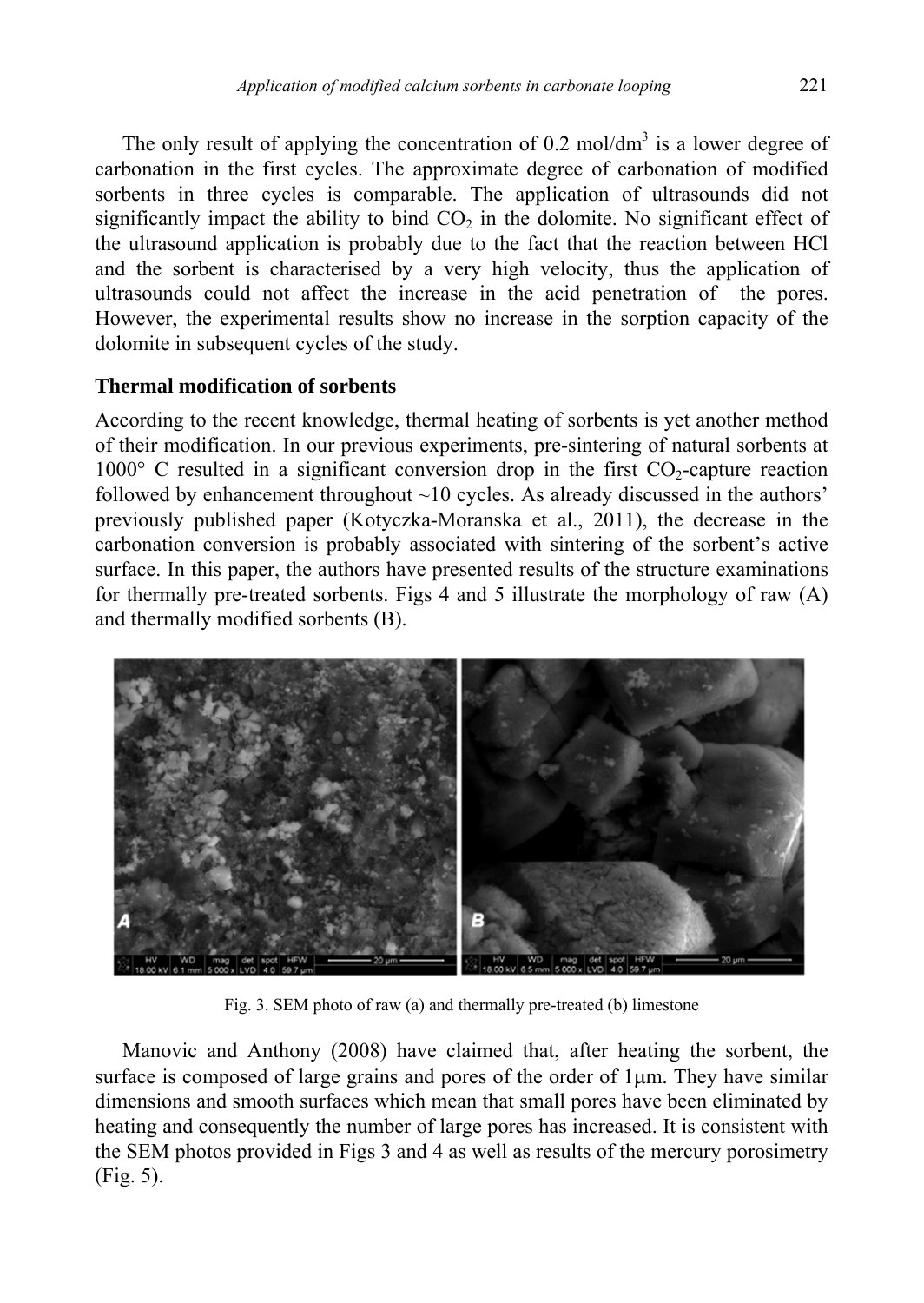

Fig. 4. SEM photos of raw (a) and thermally pre-treated (b) dolomite



Fig. 5. Approximate pore diameter of the sorbents examined

Table 1 contains results of the mercury porosimetry testing of raw and sintered sorbents. One may clearly notice that, in both cases, the total pore area increases and the bulk density is reduced after the thermal pre-treatment for the Czatkowice limestone and the Siewierz dolomite examined. The median pore diameter clearly increases slightly for the Czatkowice limestone and the Siewierz dolomite as well.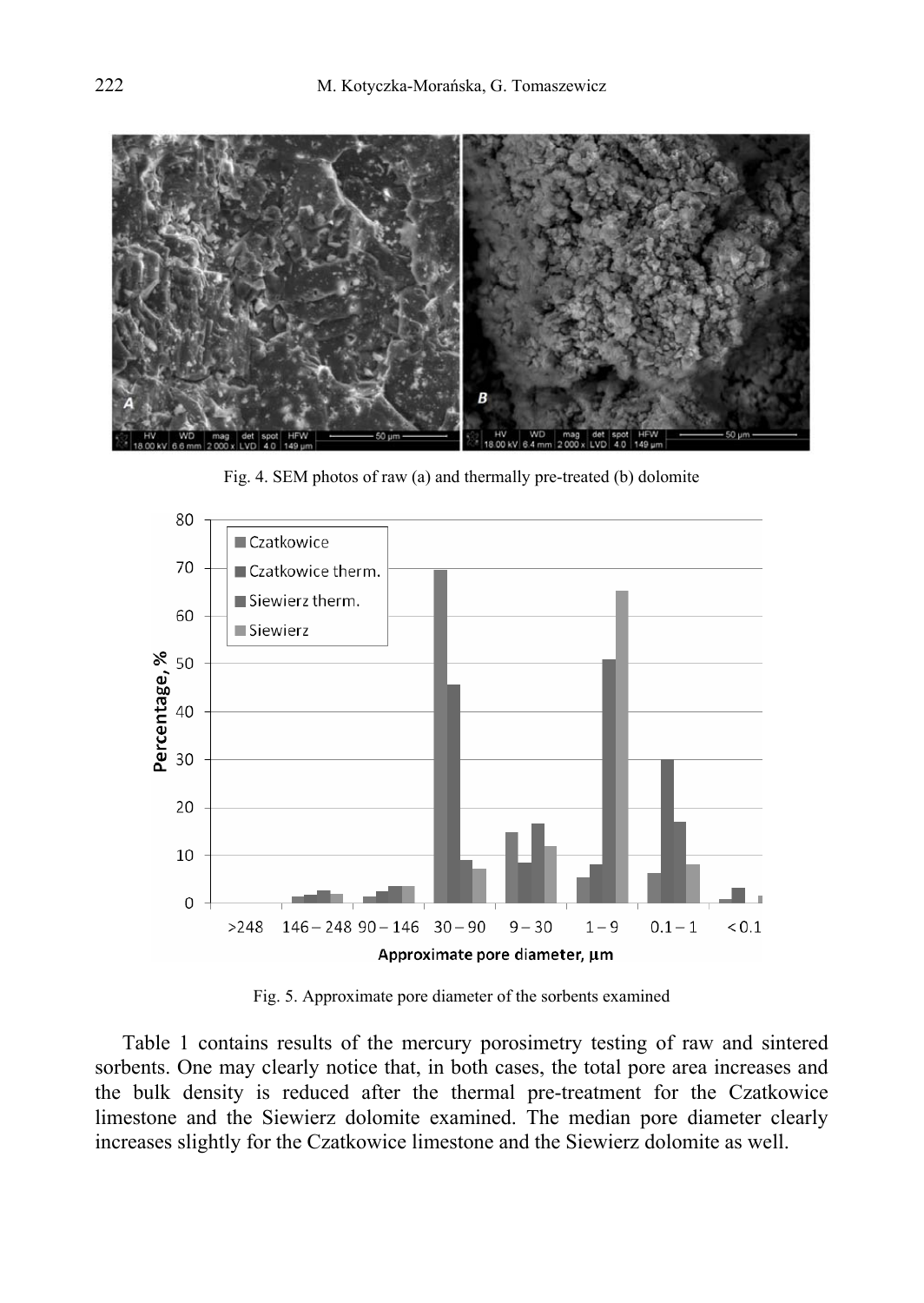| Parameter                        | Unit                   | Sorbent tested |                   |          |                 |
|----------------------------------|------------------------|----------------|-------------------|----------|-----------------|
|                                  |                        | Czatkowice     | Czatkowice therm. | Siewierz | Siewierz therm. |
| <b>Total Intrusion Volume</b>    | $\text{cm}^3/\text{g}$ | 0.2889         | 0.9239            | 0.3173   | 0.6376          |
| <b>Total Pore Area</b>           | $m^2/g$                | 0.476          | 7.917             | 1.042    | 1.724           |
| Median Pore Diameter<br>(Volume) | μm                     | 24.73          | 30.13             | 4.15     | 5.86            |
| Bulk Density at 0.43 psia        | $g/cm^3$               | 1.50           | 0.73              | 1.41     | 1.01            |
| Apparent (skeletal) Density      | $g/cm^3$               | 2.66           | 2.24              | 2.57     | 2.83            |
| Porosity                         | $\frac{0}{0}$          | 43.48          | 67.47             | 44.93    | 64.36           |

Table 1. Results of porosimetry testing of raw and sintered sorbents

Unfortunately, based on results provided, it is difficult to state what the exact amount of type 1 pores is. Because of that, one can only infer conclusions about the changes to the pore structure of the sorbents tested from the fluctuations in the number of pores of the second type. As for the raw limestone sorbent from Czatkowice, the number of pores of less than  $1 \mu m$  in size was smaller than in preheated sorbent. In the case of preheated limestone, there was a significant increase in the number of pores in the category of less than 1 µm, which may suggest an inclination towards monomodal distribution of pores at the boundary between pores of the first and the second type. This conclusion is supported by a drastic decrease in the activeness of the preheated sorbent (Kotyczka-Moranska et al., 2011).

## **Conclusions**

The purpose of the authors' study was to determine the best way to modify mineral CO2 sorbents for calcium looping processes. Taking the results presented into consideration, one may claim that the most interesting modification method is the application of ultrasounds. All attempts to modify the sorption parameter of sorbents by applying chlorine have failed. A thorough analysis has led the authors to a conclusion that chlorine salts do not perform the function of a framework in modified sorbents. This phenomenon occurred in both the sorbents studied, i.e. limestone and dolomite. The next step in the research will be testing of the influence ultrasounds exert on parameters of sorbents. This paper also provides a discussion on the effects of preheating on the morphology of sorbents. One may notice that the results provided reflect the phenomenon known from the literature, i.e. sintering of pores on the surface of sorbents.

#### **Acknowledgements**

The research presented herein was conducted in the course of the project entitled "Development of coal gasification technology for high-efficiency production of fuels and energy", Task No. 3 of the Strategic